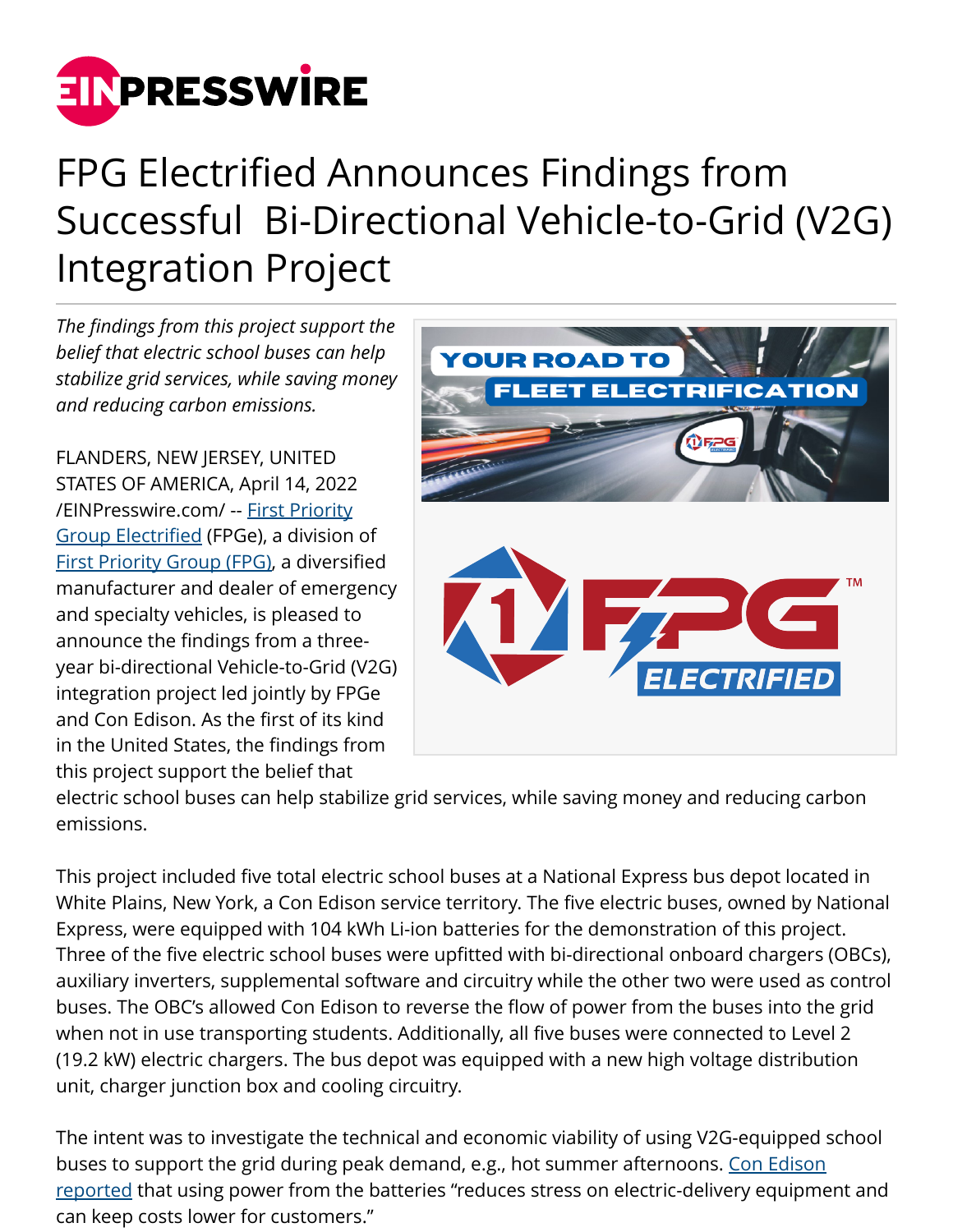æ

Our goal was to bring industry experts together in a collaborative fashion to design and install one of the first true bi-directional V2G solutions in the United States"

> *Robert Lupacchino, Vice President of FPG Electrified*

"Our goal was to bring industry experts together in a collaborative fashion to design and install one of the first true bi-directional V2G solutions in the United States," stated Robert Lupacchino, Vice President of FPG Electrified.

The biggest technical challenge was the retrofit of the buses and the inter-communication complexities among the vehicle management unit, the OBC's and onboard charging software. Engineering teams spent several months examining communication problems,

troubleshooting systems and updating software until all three systems were synchronized and fully operational. Findings revealed that the drain on the batteries from the vehicle-to-grid discharge was nearly equivalent to the energy used while driving, without the benefit of regeneration. This information suggests that vehicle batteries used for export to the grid would degrade faster than through normal driving cycles.

"Vehicle-to-Grid integration is the next step in the evolution of EV fleet power technology and we are pleased to have collaborated with our partners in making this happen," said Lupacchino.

FPGe functioned as the project developer, administrator and general contractor on this project. Additionally, FPGe brokered the sale of the buses, engaged the sub-contractors, wrote the contracts/inter-agreements among the consortium partners and co-managed the three-year implementation plan with quarterly reporting. FPGe is currently pursuing V2G project development opportunities with several other U.S. utility companies.

Consortium partners included Con Edison, The Lion Electric Company, National Express, Nuvve Inc., Current Ways Technologies and ChargePoint.

## About First Priority Group

Established in 1998, First Priority Group (FPG) is a diversified manufacturer and dealer of emergency and specialty vehicles. FPG's Conversion Division is one of the largest upfitters of emergency, command and specialty vehicles, providing custom solutions to law enforcement, emergency and commercial customers throughout the US. FPG's EMS Division is the exclusive authorized ambulance dealer for the Demers Braun Crestline (DBC) group in New Jersey, Maryland, Delaware and Washington D.C., while also serving as one of the leading ambulance remount manufacturers in the United States. FPG Electrified was created to assist our fleet customers with an end-to-end solution to electrify their fleets and create a line of purpose-built electric emergency vehicles.

Learn more at [www.1FPG.com](http://www.1FPG.com) or call 1-800-526-5106.